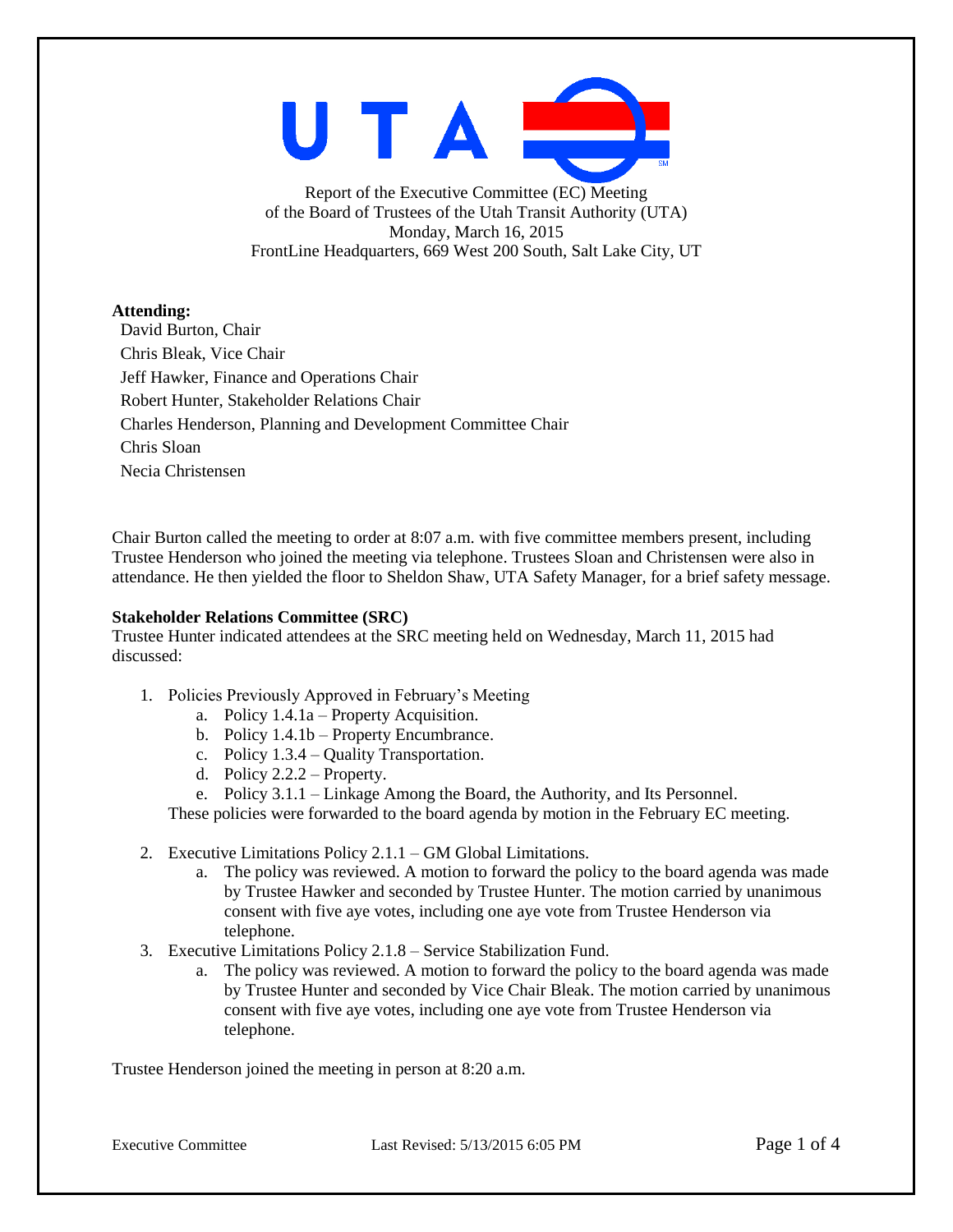- 4. Executive Limitations Policy 2.5.4 Communication with Governing Councils.
	- a. The policy was read. A minor edit was made to the policy contained in the packet, eliminating the parenthetical phrase "the Governing Councils." Discussion ensued regarding clarity of the language in the policy. A motion to return the policy to the SRC for further review was made by Trustee Hunter and seconded by Vice Chair Bleak. The motion carried by unanimous consent with five aye votes.
- 5. Board Policy 4.3.2 Media Relations.
	- a. The policy was reviewed. A motion to forward the policy to the board agenda was made by Trustee Hunter and seconded by Vice Chair Bleak. The motion carried by unanimous consent.

## **Finance and Operations Committee (FAOC)**

Trustee Hawker indicated attendees at the FAOC meeting held on Wednesday, March 11, 2015 had discussed:

- 1. December 2014 and January 2015 Performance Dashboard and Financial Statements.
	- a. Brad Armstrong, UTA Manager of Financial Planning and Analysis, reviewed the December 2014 performance dashboard and financial statements. A motion to forward the December 2014 performance dashboard and financial statements to the board agenda was made by Trustee Hawker and seconded by Vice Chair Bleak. The motion carried by unanimous consent.
- 2. January 2015 Performance Dashboard and Financial Statements.
	- a. Mr. Armstrong reviewed the January 2015 performance dashboard and financial statements. A motion to forward the January 2015 performance dashboard and financial statements to the board agenda was made by Trustee Hawker and seconded by Trustee Henderson. The motion carried by unanimous consent.
- 3. R2015-03-01 Capital Lease Parameters.
	- a. Trustee Hawker described the resolution, which sets parameters for leasing of vehicles. A motion to forward the resolution to the full board agenda was made by Trustee Hawker and seconded by Trustee Henderson. The motion carried by unanimous consent.
- 4. R2015-0302 Transfer of Rolling Stock.
	- a. The resolution, which authorizes a grantee-to-grantee transfer of ten Optima buses, was reviewed. A motion to forward the resolution to the board agenda was made by Trustee Hawker and seconded by Vice Chair Bleak. The motion carried by unanimous consent.
- 5. Annual Compliance Safety Report.
	- b. Jerry Benson, UTA Chief Operating Officer, explained the compliance requirement. A motion to forward the report to the board agenda was made by Trustee Hawker and seconded by Trustee Henderson. The motion carried by unanimous consent.

## **Planning and Development Committee (PADC)**

Trustee Henderson indicated attendees at the PADC meeting held on Wednesday, March 11, 2015 had discussed:

- 1. R2015-03-03 Real Estate Property Disposition.
	- c. The resolution, which outlines disposition of properties in Midvale, Roy, and Salt Lake City, was reviewed. Discussion ensued. Questions were posed by members of the EC and answered by staff. A motion to forward the resolution to the board agenda was made by Trustee Henderson and seconded by Trustee Hunter. The motion carried by unanimous consent.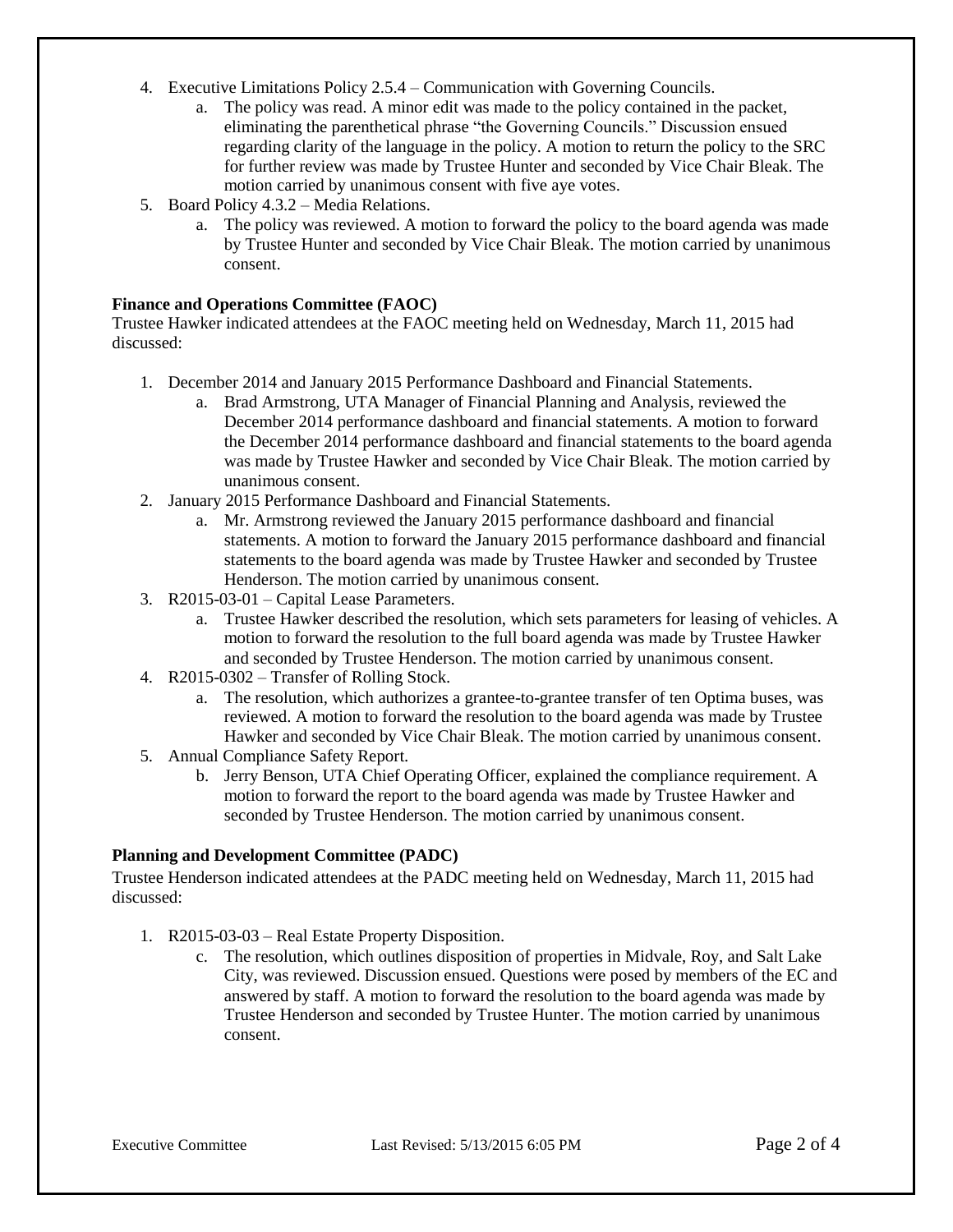#### **Action Items**

- 1. Approval of February 17, 2015 Meeting Report.
	- a. A motion to approve the February 17, 2015 meeting report was made by Trustee Hunter and seconded by Trustee Hawker. The motion carried by unanimous consent.
- 2. R2015-03-04 Final Board Goals.
	- a. Trustee Henderson indicated that it was the preference of the PADC to forward the goals to the board agenda with the final investment per rider (IPR) number to be undetermined. Discussion ensued. Chair Burton expressed an opinion that the current formula be maintained for 2015 with a review in the April PADC to find an updated formula that is more goal-driven. Trustee Hunter requested a brief presentation be given during the board meeting on how goals are implemented in the organization. Vice Chair Bleak suggested that a compressed natural gas (CNG) goal be considered in subsequent years. Chair Burton directed that the PADC be charged with looking at possible sustainability goals, including CNG goals. A motion to accept \$4.01 as the IPR for the current calendar year was made by Trustee Henderson and seconded by Vice Chair Bleak. The motion carried by unanimous consent. A motion to forward the final board goals to the board agenda was made by Trustee Henderson and seconded by Trustee Bleak. The motion carried by unanimous consent.

## **Closed Session.**

Chair Burton indicated there were matters to be discussed in closed session. A motion to move into closed session was made by Vice Chair Bleak and seconded by Trustee Hunter. The motion carried by unanimous consent and the EC moved into closed session at 9:24 a.m. Trustee Bleak indicated that he had a matter to discuss in closed session with board members only and requested that all staff leave the room. Following the board-only discussion, staff were then invited to return to the meeting for additional closed session discussion.

Vice Chair Bleak left the meeting during closed session at 9:55 a.m.

#### **Open Session.**

A motion to return to open session was made by Trustee Henderson and seconded by Trustee Hunter. The motion carried by unanimous consent with four aye votes and the EC returned to open session at 11:07 a.m.

#### **Action Taken Regarding Matters Discussed in Closed Session.**

A motion to move the total compensation analysis report to the board agenda was made by Trustee Henderson and seconded by Trustee Hunter. The motion carried by unanimous consent with four aye votes. A motion to move the appointment of general counsel to the board agenda was made by Trustee Henderson and seconded by Trustee Hunter. The motion carried by unanimous consent.

#### **Other Business.**

No other business was discussed.

#### **Board Coordination**

Approval was given to move the next traveling board meeting from April to May.

Executive Committee Last Revised: 5/13/2015 6:05 PM Page 3 of 4